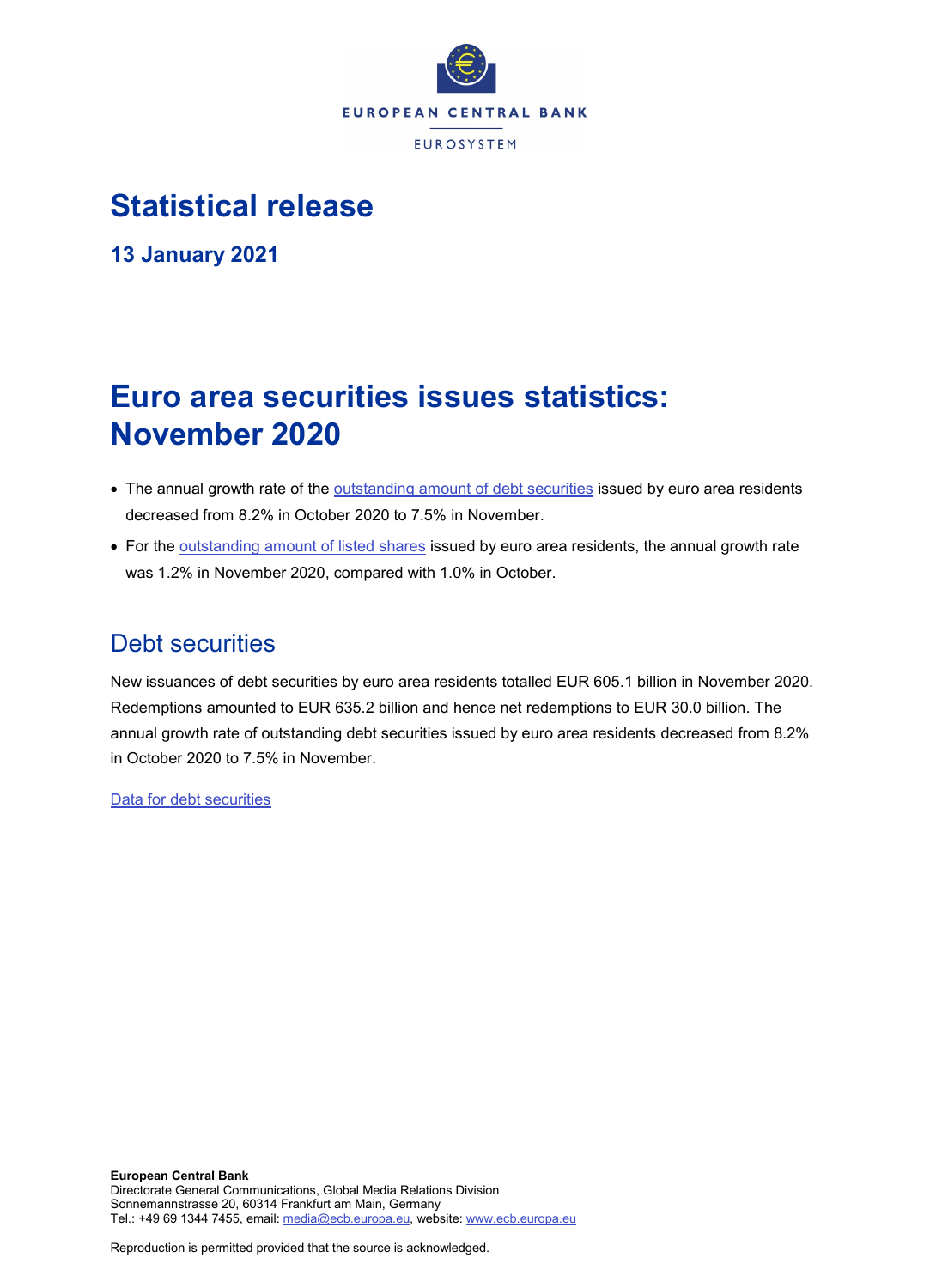#### **Chart 1**

Debt securities issued by euro area residents



### Breakdown by maturity

The annual growth rate of outstanding short-term debt securities decreased from 20.9% in October 2020 to 20.2% in November. For long-term debt securities, the annual growth rate decreased from 7.1% in October 2020 to 6.4% in November. The annual growth rate of outstanding fixed rate longterm debt securities decreased from 7.9% in October 2020 to 7.0% in November. The annual rate of change of outstanding variable rate long-term debt securities was 0.0% in November 2020, compared with -0.1% in October.

[Data for breakdown by maturity](http://sdw.ecb.europa.eu/browseSelection.do?type=series&q=SEC.M.I8.1000.F33100.N.I.Z01.A.Z%2c+SEC.M.I8.1000.F33200.N.I.Z01.A.Z%2c+SEC.M.I8.1000.F33201.N.I.Z01.A.Z%2c+SEC.M.I8.1000.F33202.N.I.Z01.A.Z&node=SEARCHRESULTS&ec=&oc=&rc=&cv=&pb=&dc=&df=)

### Breakdown by sector

As regards the sectoral breakdown, the annual growth rate of outstanding debt securities issued by non-financial corporations decreased from 12.0% in October 2020 to 11.6% in November. For the

**European Central Bank**

Directorate General Communications, Global Media Relations Division Sonnemannstrasse 20, 60314 Frankfurt am Main, Germany Tel.: +49 69 1344 7455, email[: media@ecb.europa.eu,](mailto:media@ecb.europa.eu) website: www.ecb.europa.eu

Reproduction is permitted provided that the source is acknowledged.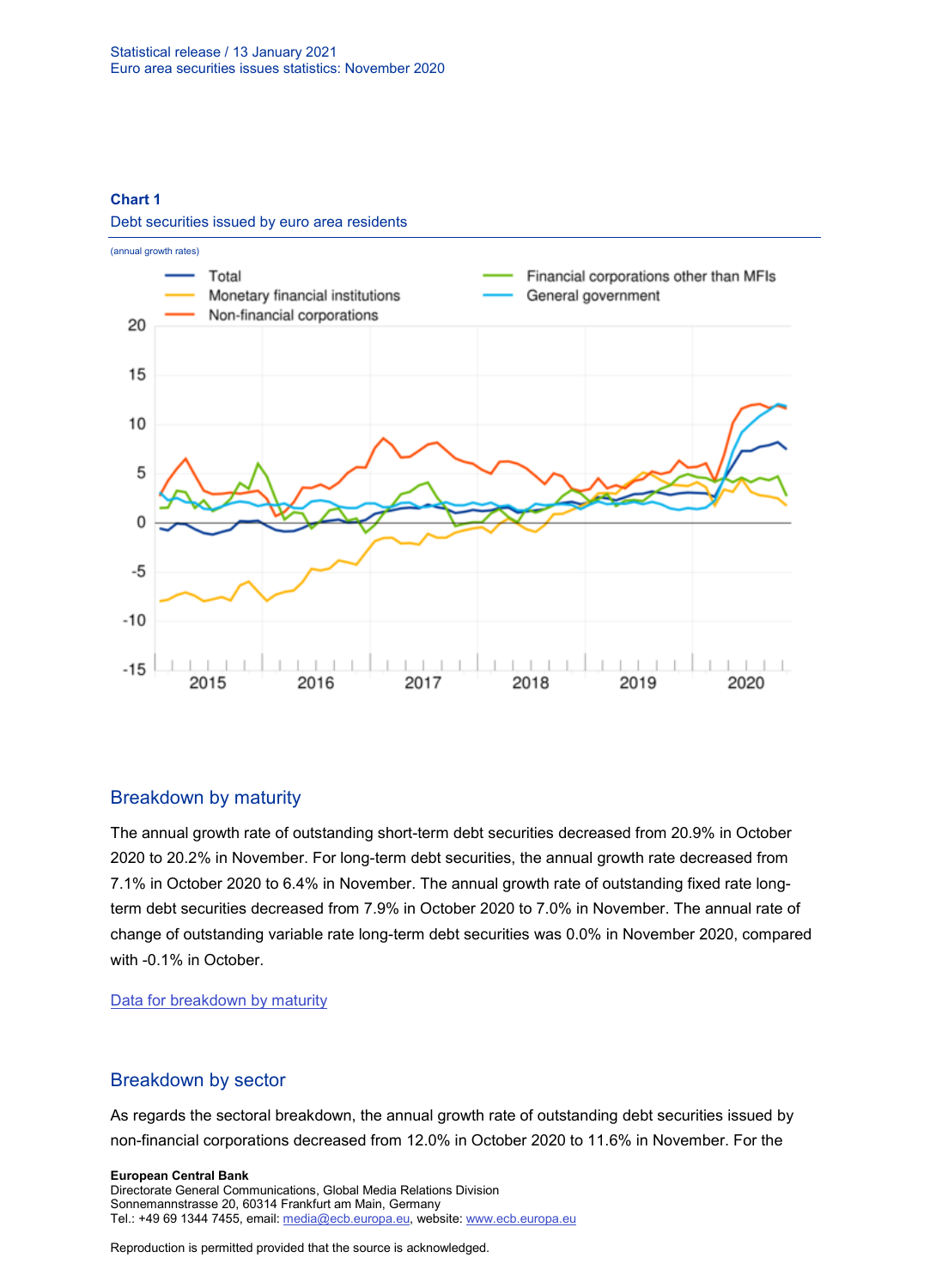monetary financial institutions (MFIs) sector, this growth rate decreased from 2.5% in October 2020 to 1.7% in November. The annual growth rate of outstanding debt securities issued by financial corporations other than MFIs decreased from 4.7% in October 2020 to 2.7% in November. For the general government, this growth rate was 11.9% in November 2020, compared with 12.1% in October.

The annual rate of change of outstanding short-term debt securities issued by MFIs was -11.1% in November 2020, compared with -11.4% in October. The annual growth rate of outstanding long-term debt securities issued by MFIs decreased from 4.6% in October 2020 to 3.6% in November.

[Data for breakdown by sector](http://sdw.ecb.europa.eu/browseSelection.do?type=series&q=SEC.M.I8.1100.F33000.N.I.Z01.A.Z%2cSEC.M.I8.1220.F33000.N.I.Z01.A.Z%2cSEC.M.I8.1235.F33000.N.I.Z01.A.Z%2cSEC.M.I8.1300.F33000.N.I.Z01.A.Z%2cSEC.M.I8.1220.F33100.N.I.Z01.A.Z%2cSEC.M.I8.1220.F33200.N.I.Z01.A.Z&node=SEARCHRESULTS&ec=&oc=&rc=&cv=&pb=&dc=&df=)

### Breakdown by currency

Concerning the currency breakdown, the annual growth rate of outstanding euro-denominated debt securities decreased from 9.5% in October 2020 to 8.8% in November. For debt securities in other currencies, this rate of change decreased from 0.7% in October 2020 to -0.5% in November.

[Data for breakdown by currency](http://sdw.ecb.europa.eu/browseSelection.do?type=series&q=SEC.M.I8.1000.F33000.N.I.EUR.A.Z%2cSEC.M.I8.1000.F33000.N.I.Z06.A.Z&node=SEARCHRESULTS&ec=&oc=&rc=&cv=&pb=&dc=&df=)

## Listed shares

New issuances of listed shares by euro area residents totalled EUR 17.3 billion in November 2020. Redemptions amounted to EUR 3.3 billion and hence net issues to EUR 14.0 billion. The annual growth rate of the outstanding amount of listed shares issued by euro area residents (excluding valuation changes) was 1.2% in November 2020, compared with 1.0% in October. The annual growth rate of listed shares issued by non-financial corporations increased from 0.8% in October 2020 to 1.1% in November. For MFIs, the corresponding growth rate was 0.0% in November 2020, compared with 0.1% in October. For financial corporations other than MFIs, this growth rate was 2.1% in November 2020, compared with 2.2% in October.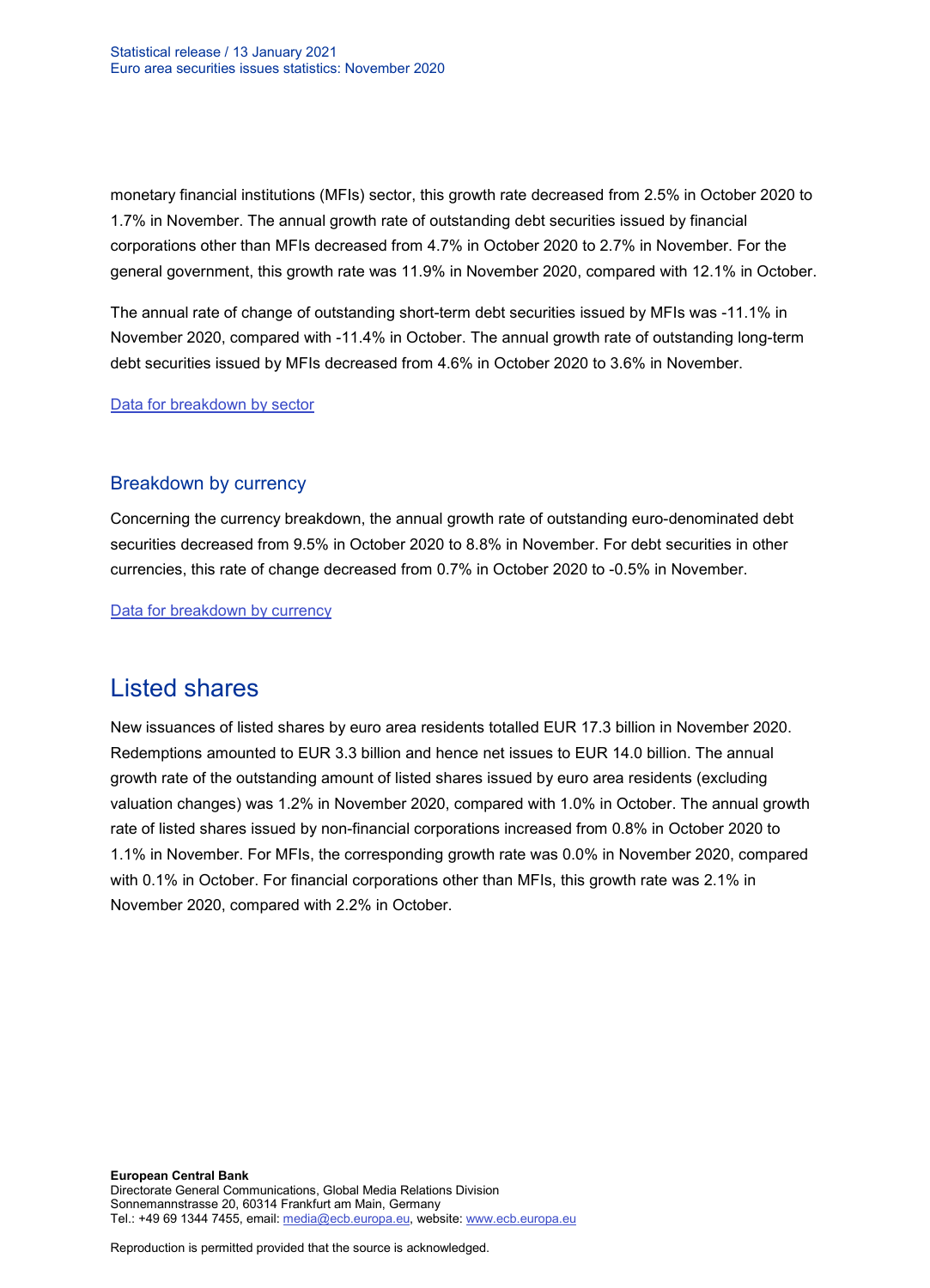#### **Chart 2**



Listed shares issued by euro area residents

The market value of the outstanding amount of listed shares issued by euro area residents totalled EUR 8,235.9 billion at the end of November 2020. Compared with EUR 8,495.9 billion at the end of November 2019, this represents an annual decrease of -3.1% in the value of the stock of listed shares in November 2020, up from -12.4% in October.

#### [Data for listed](http://sdw.ecb.europa.eu/browseSelection.do?type=series&q=SEC.M.I8.1000.F51100.M.2.Z01.E.Z%2cSEC.M.I8.1000.F51100.M.3.Z01.E.Z%2cSEC.M.I8.1000.F51100.M.4.Z01.E.Z%2cSEC.M.I8.1000.F51100.M.I.Z01.A.Z%2cSEC.M.I8.1100.F51100.M.I.Z01.A.Z%2cSEC.M.I8.1220.F51100.M.I.Z01.A.Z%2cSEC.M.I8.1235.F51100.M.I.Z01.A.Z%2cSEC.M.I8.1000.F51100.M.1.Z01.E.Z&node=SEARCHRESULTS&ec=&oc=&rc=&cv=&pb=&dc=&df=) shares

**For queries, please use the** [Statistical information request](https://ecb-registration.escb.eu/statistical-information) **form.**

#### **Notes:**

• Unless otherwise indicated, data relate to non-seasonally adjusted statistics. In addition to the developments for November 2020, this statistical release incorporates minor revisions to the data for previous periods. The annual growth rates are based on financial transactions that occur when an institutional unit incurs or redeems liabilities, they are not affected by the impact of any other changes which do not arise from transactions.

#### **European Central Bank**

Directorate General Communications, Global Media Relations Division Sonnemannstrasse 20, 60314 Frankfurt am Main, Germany Tel.: +49 69 1344 7455, email[: media@ecb.europa.eu,](mailto:media@ecb.europa.eu) website: www.ecb.europa.eu

Reproduction is permitted provided that the source is acknowledged.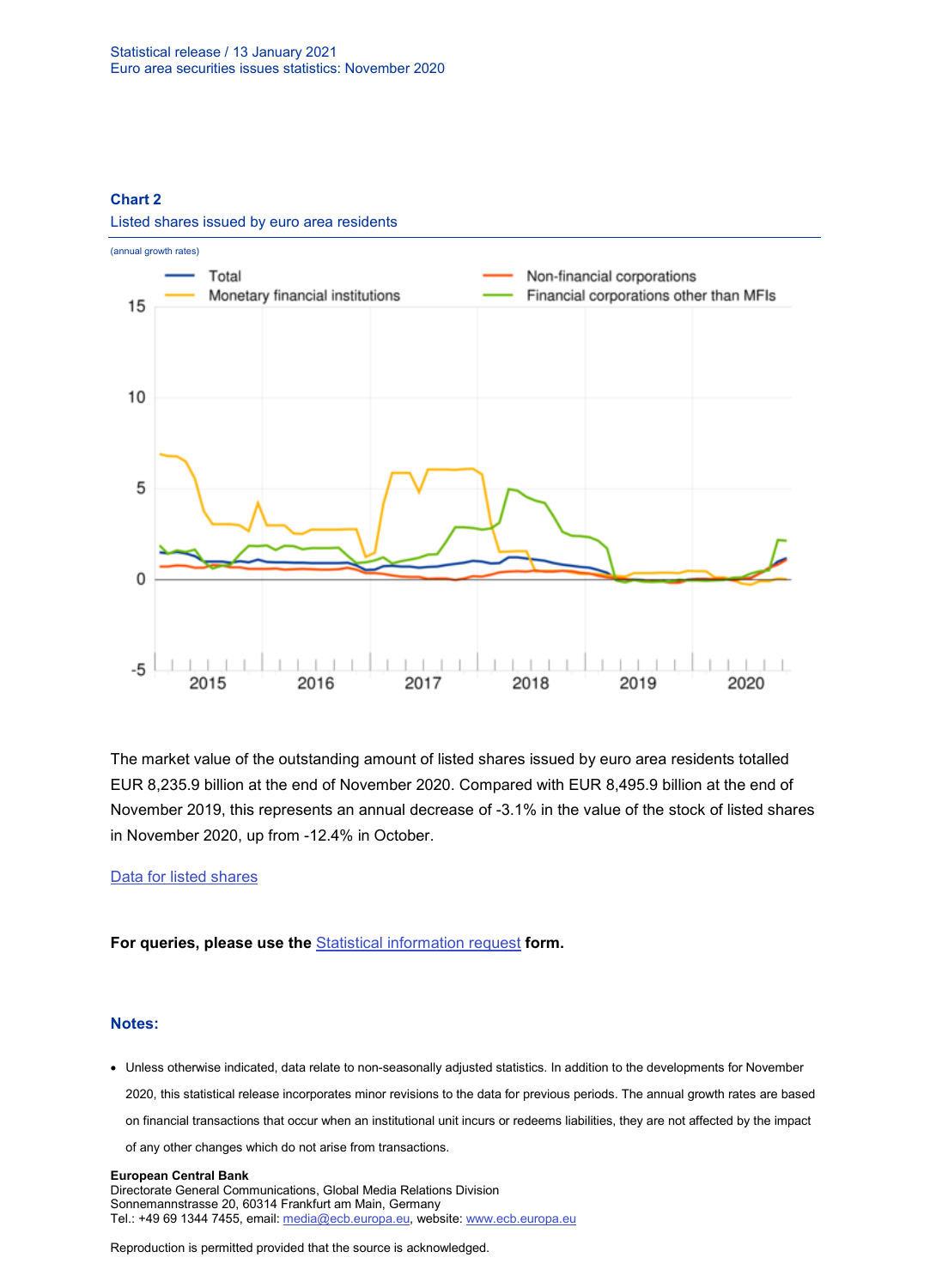- Hyperlinks in the main body of the statistical release and in annex tables lead to data that may change with subsequent releases as a result of revisions. Figures shown in annex tables are a snapshot of the data as at the time of the current release.
- The next statistical release on euro area securities issues will be published on 10 February 2021.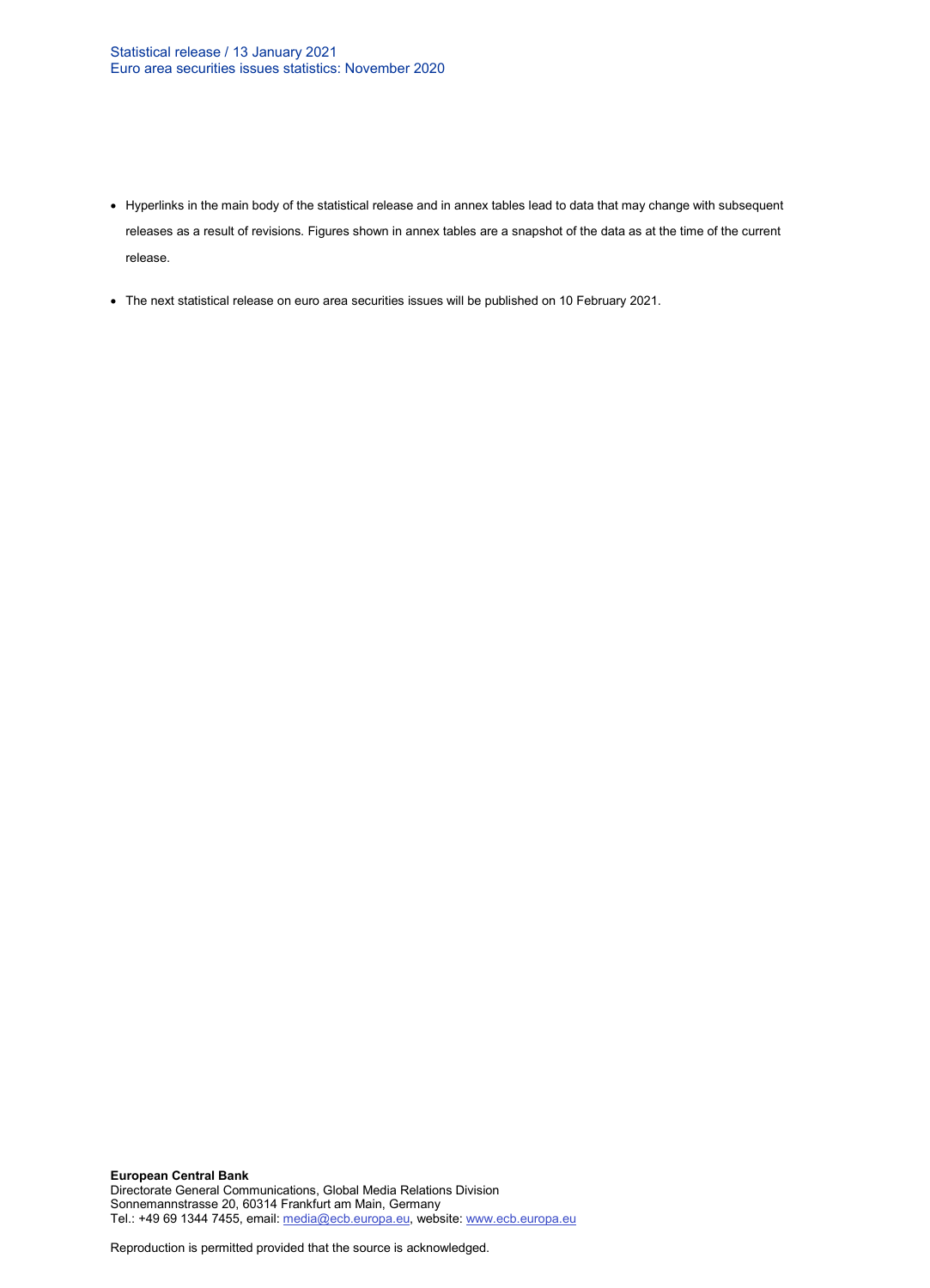#### Table 1: Debt securities issued by euro area residents, by currency and original maturity 1) (EUR billions; nominal values)

|                          | Amounts<br>outstand<br>ing | <b>issues</b> | Gross Redemp-            | <b>Net</b><br>tions lissues <sup>3</sup> | Amounts<br>outstand-<br>ing | Gross<br><b>issues</b> | Redemp- | <b>Net</b><br>tions issues <sup>3</sup> | <b>Amounts</b><br>outstand-<br>inc | <b>Gross</b><br>issues | Redemp-<br>tions | <b>Net</b><br><b>issues</b> | Annual growth rates of outstanding amounts <sup>5)</sup> |        |            |            |                        |            |              |              |              |              |              |              |        |
|--------------------------|----------------------------|---------------|--------------------------|------------------------------------------|-----------------------------|------------------------|---------|-----------------------------------------|------------------------------------|------------------------|------------------|-----------------------------|----------------------------------------------------------|--------|------------|------------|------------------------|------------|--------------|--------------|--------------|--------------|--------------|--------------|--------|
|                          | Nov. 2019                  |               | Dec. 2019 - Nov. 2020 4) |                                          |                             | Oct. 2020              |         |                                         | Nov. 2020                          |                        |                  |                             | 2018                                                     | 2019   | 2019<br>Q4 | 2020<br>Q1 | 2020<br>Q <sub>2</sub> | 2020<br>Q3 | 2020<br>June | 2020<br>July | 2020<br>Aug. | 2020<br>Sep. | 2020<br>Oct. | 2020<br>Nov. |        |
| Total<br>of which        | 17.711.1                   | 93.4          | 739.4                    | 629.1                                    | 110.4                       | 18,958.6               | 678.4   | 691.5                                   | $-13.0$                            | 18,901.9               | 605.1            | 635.2                       | $-30.0$                                                  | 1.5    | 2.7        | 3.0        | 3.0                    | 5.1        | 7.6          | 7.3          | 7.3          | 7.7          | 7.9          | 8.2          | 7.5    |
| in euro                  | 15.108.9                   | 86.9          | 542.7                    | 431.4                                    | 111.4                       | 16.439.0               | 485.1   | 489.2                                   | $-4.1$                             | 16.432.1               | 424.8            | 432.4                       | $-7.7$                                                   | 1.7    | 3.3        | 3.2        | 3.2                    | 5.9        | 8.9          | 8.4          | 8.6          | 9.1          | 9.3          | 9.5          | 8.8    |
| in other currencies      | 2.602.2                    | 6.6           | 196.7                    | 197.7                                    | $-1.0$                      | 2,519.6                | 193.3   | 202.3                                   | $-9.0$                             | 2,469.8                | 180.3            | 202.7                       | $-22.4$                                                  | 0.2    | $-0.5$     | 1.5        | 2.0                    | 0.4        | 0.1          | 1.3          | 0.0          | $-0.3$       | $-0.1$       | 0.7          | $-0.5$ |
| Short-term<br>of which   | 1.345.2                    | $-15.7$       | 446.9                    | 423.9                                    | 22.9                        | 1,658.5                | 392.0   | 424.9                                   | $-32.9$                            | 1,625.1                | 393.0            | 421.6                       | $-28.5$                                                  | 0.2    | 1.8        | 4.9        | 4.8                    | 13.7       | 22.7         | 24.8         | 23.2         | 20.7         | 20.3         | 20.9         | 20.2   |
| in euro                  | 902.1                      | $-12.4$       | 286.8                    | 267.0                                    | 19.8                        | 1.177.4                | 239.7   | 262.1                                   | $-22.5$                            | 1,153.0                | 234.4            | 259.8                       | $-25.4$                                                  | $-1.8$ | 3.6        | 2.2        | $-0.5$                 | 15.4       | 28.9         | 29.7         | 29.4         | 28.0         | 29.1         | 27.0         | 26.0   |
| in other currencies      | 443.1                      | $-3.3$        | 160.1                    | 157.0                                    | 3.2                         | 481.1                  | 152.3   | 162.8                                   | $-10.4$                            | 472.1                  | 158.6            | 161.7                       | $-3.1$                                                   | 4.6    | $-2.1$     | 10.8       | 16.7                   | 10.1       | 7.9          | 14.6         | 10.1         | 5.0          | 3.4          | 8.5          | 8.6    |
| Long-term 2)<br>of which | 16.365.9                   | 109.2         | 292.6                    | 205.1                                    | 87.4                        | 17,300.1               | 286.5   | 266.6                                   | 19.9                               | 17,276.9               | 212.1            | 213.6                       | $-1.5$                                                   | 1.6    | 2.8        | 2.8        | 2.8                    | 4.4        | 6.3          | 5.9          | 6.0          | 6.6          | 6.8          | 7.1          | 6.4    |
| in euro                  | 14.206.8                   | 99.3          | 256.0                    | 164.4                                    | 91.6                        | 15.261.7               | 245.5   | 227.7                                   | 18.4                               | 15.279.1               | 190.4            | 172.6                       | 17.7                                                     | 2.0    | 3.3        | 3.3        | 3.4                    | 5.3        | 7.5          | 7.0          | 7.2          | 7.8          | 8.0          | 8.4          | 7.7    |
| in other currencies      | 2.159.1                    | 9.9           | 36.6                     | 40.8                                     | $-4.2$                      | 2,038.5                | 41.0    | 39.5                                    | 1.5                                | 1,997.8                | 21.7             | 41.0                        | $-19.2$                                                  | $-0.7$ | $-0.1$     | $-0.3$     | $-0.7$                 | $-1.5$     | $-1.5$       | $-1.3$       | $-2.1$       | $-1.4$       | $-0.9$       | $-1.0$       | $-2.4$ |
| of which fixed rate      | 12.538.0                   | 86.8          | 208.1                    | 134.6                                    | 73.4                        | 13,369.4               | 188.5   | 191.0                                   | $-2.6$                             | 13,340.9               | 143.8            | 154.7                       | $-11.0$                                                  | 2.8    | 3.5        | 3.5        | 3.4                    | 5.3        | 7.2          | 6.8          | 7.0          | 7.5          | 7.5          | 7.9          | 7.0    |
| in euro                  | 10.933.1                   | 76.2          | 184.2                    | 104.9                                    | 79.3                        | 11.888.3               | 169.8   | 162.1                                   | 7.7                                | 11,893.0               | 127.6            | 122.8                       | 4.8                                                      | 3.4    | 4.2        | 4.2        | 4.1                    | 6.5        | 8.7          | 8.2          | 8.5          | 9.0          | 8.9          | 9.4          | 8.7    |
| in other currencies      | 1.604.9                    | 10.6          | 23.9                     | 29.8                                     | $-5.9$                      | 1,481.1                | 18.7    | 29.0                                    | $-10.3$                            | 1.447.9                | 16.2             | 32.0                        | $-15.8$                                                  | $-1.2$ | $-1.1$     | $-0.9$     | $-1.3$                 | $-2.7$     | $-3.0$       | $-2.8$       | $-3.6$       | $-2.9$       | $-1.9$       | $-2.8$       | $-4.5$ |
| of which variable rate   | 3.118.3                    | 6.7           | 49.5                     | 49.5                                     | 0.1                         | 3,071.5                | 49.3    | 48.4                                    | 0.9                                | 3,079.5                | 45.8             | 34.6                        | 11.2                                                     | $-3.9$ | $-2.4$     | $-2.3$     | $-2.3$                 | $-1.6$     | 0.0          | $-0.3$       | $-0.2$       | 0.1          | 0.2          | $-0.1$       | 0.0    |
| in euro                  | 2.729.4                    | 8.0           | 43.0                     | 42.1                                     | 0.9                         | 2,699.9                | 32.7    | 39.5                                    | $-6.8$                             | 2.714.6                | 42.7             | 27.7                        | 15.0                                                     | -4.1   | $-2.3$     | $-1.9$     | $-1.8$                 | $-1.3$     | 0.4          | 0.1          | 0.2          | 0.6          | 0.9          | 0.1          | 0.4    |
| in other currencies      | 388.9                      | $-1.3$        | 6.5                      | 7.3                                      | $-0.8$                      | 371.7                  | 16.6    | 8.9                                     | 7.7                                | 364.9                  | 3.0              | 6.9                         | $-3.8$                                                   | $-2.2$ | $-2.9$     | $-4.8$     | $-5.5$                 | $-3.6$     | $-3.1$       | $-2.7$       | $-2.9$       | $-2.9$       | $-4.4$       | $-1.9$       | $-2.5$ |

Source: ECB securities issues statistics.

1) "Short-term" debt securities comprise securities that have an original maturity of one year or less, even if they are issued under longer-term facilities. Debt securities with a longer original maturity, with optional m away, the latest of which is more than one year away, or with indefinite maturity dates are classified as "long-term".

2) The residual difference between total long-term debt securities and fixed and variable rate long-term debt securities consists of zero coupon bonds and revaluation effects.

3) As a full breakdown of net issues into gross issues and redemptions may not always be available for the period before November 2016, the difference between aggregated gross issues and redemptions may deviate from the ag

4) Monthly averages of the transactions during this period.

5) Annual growth rates are based on financial transactions that occur when an institutional unit incurs or redeems liabilities. The annual growth rates therefore exclude the impact of reclassifications, revaluations, excha not arise from transactions.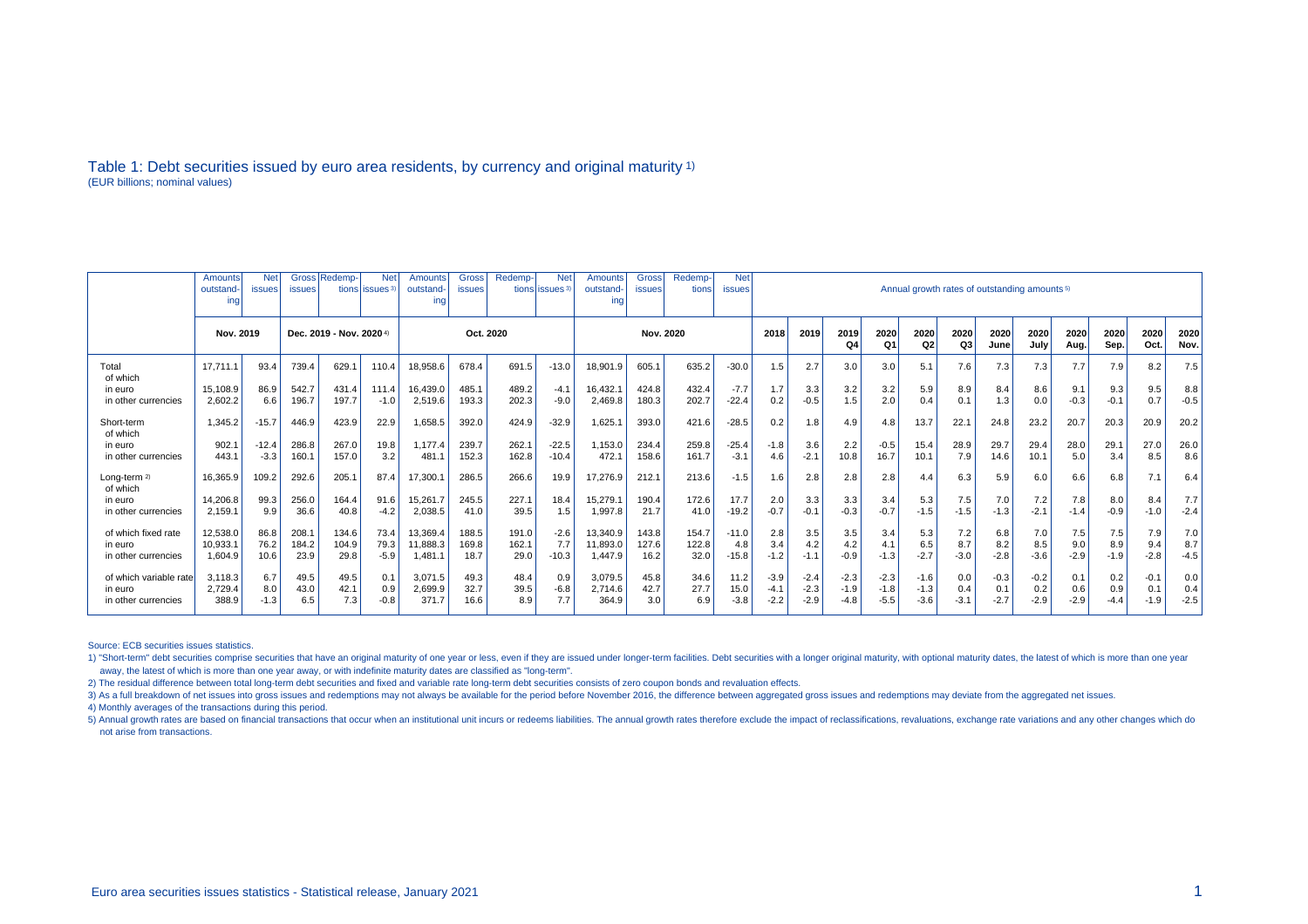|                                                                                         | Amounts<br>outstand-<br>ing | <b>Net</b><br>issues    | Gross<br><b>issues</b>  | Redemp-                  | <b>Net</b><br>tions lissues <sup>3</sup> | Amounts<br>outstand<br>ing  | <b>Gross</b><br><b>issues</b> | Redemp                  | <b>Net</b><br>tions issues <sup>3</sup> | Amounts<br>outstand-<br>ing | <b>Gross</b><br><b>issues</b> | <b>Redemp</b><br>tions | <b>Net</b><br><b>issues</b>  | Annual growth rates of outstanding amounts <sup>5)</sup> |                      |                       |                        |                      |                      |                      |                      |                       |                       |                       |                       |
|-----------------------------------------------------------------------------------------|-----------------------------|-------------------------|-------------------------|--------------------------|------------------------------------------|-----------------------------|-------------------------------|-------------------------|-----------------------------------------|-----------------------------|-------------------------------|------------------------|------------------------------|----------------------------------------------------------|----------------------|-----------------------|------------------------|----------------------|----------------------|----------------------|----------------------|-----------------------|-----------------------|-----------------------|-----------------------|
|                                                                                         | Nov. 2019                   |                         |                         | Dec. 2019 - Nov. 2020 4) |                                          | Oct. 2020                   |                               |                         | Nov. 2020                               |                             |                               |                        | 2018                         | 2019                                                     | 2019<br>Q4           | 2020<br>Q1            | 2020<br>Q <sub>2</sub> | 2020<br>Q3           | 2020<br>June         | 2020<br>July         | 2020<br>Aug.         | 2020<br>Sep.          | 2020<br>Oct.          | 2020<br>Nov.          |                       |
| Total                                                                                   | 17.711.1                    | 93.4                    | 739.4                   | 629.                     | 110.4                                    | 18,958.6                    | 678.4                         | 691.5                   | $-13.0$                                 | 18,901.9                    | 605.1                         | 635.2                  | $-30.0$                      | 1.5                                                      | 2.7                  | 3.0                   | 3.0                    | 5.1                  | 7.6                  | 7.3                  | 7.3                  | 7.7                   | 7.9                   | 8.2                   | 7.5                   |
| <b>MFIs</b><br>Short-term<br>Long-term<br>of which                                      | 4,401.4<br>569.9<br>3,831.5 | 13.1<br>$-10.8$<br>23.9 | 236.2<br>167.1<br>69.1  | 229.8<br>172.3<br>57.4   | 6.4<br>$-5.2$<br>11.6                    | 4,442.5<br>503.5<br>3,939.0 | 227.6<br>180.6<br>47.0        | 247.9<br>188.9<br>59.0  | $-20.3$<br>$-8.3$<br>$-12.0$            | 4,410.0<br>492.4<br>3,917.6 | 234.4<br>192.6<br>41.9        | 255.1<br>200.6<br>54.5 | $-20.6$<br>$-8.1$<br>$-12.6$ | 0.1<br>2.9<br>$-0.3$                                     | 3.7<br>5.1<br>3.5    | 3.9<br>7.7<br>3.4     | 3.5<br>7.3<br>3.0      | 3.2<br>$-6.3$<br>4.7 | 3.2<br>$-9.8$<br>5.2 | 4.5<br>$-3.5$<br>5.7 | 3.2<br>$-9.1$<br>5.0 | 2.8<br>$-12.2$<br>5.2 | 2.7<br>$-12.6$<br>5.1 | 2.5<br>$-11.4$<br>4.6 | 1.7<br>$-11.1$<br>3.6 |
| Fixed rate<br>Variable rate                                                             | 2,761.7<br>930.5            | 25.1<br>$-1.5$          | 46.9<br>17.9            | 33.8<br>19.2             | 13.1<br>$-1.3$                           | 2,920.7<br>892.0            | 31.7<br>9.8                   | 38.1<br>17.8            | $-6.4$<br>$-8.0$                        | 2,901.3<br>889.1            | 27.0<br>11.6                  | 39.1<br>13.5           | $-12.1$<br>$-1.9$            | 2.3<br>$-5.5$                                            | 6.1<br>$-2.2$        | 6.8<br>$-4.1$         | 6.5<br>$-5.1$          | 7.8<br>$-2.3$        | 7.9<br>$-0.7$        | 8.3<br>0.2           | 7.8<br>$-0.9$        | 7.8<br>$-0.7$         | 7.7<br>$-1.0$         | 7.1<br>$-1.6$         | 5.7<br>$-1.7$         |
| Non-MFI corporations<br>of which                                                        | 5.018.1                     | 60.2                    | 211.5                   | 189.8                    | 21.7                                     | 4,941.8                     | 194.9                         | 162.8                   | 32.0                                    | 4.920.0                     | 151.1                         | 161.8                  | $-10.7$                      | 2.4                                                      | 3.4                  | 4.6                   | 4.9                    | 5.5                  | 6.5                  | 6.6                  | 6.4                  | 6.7                   | 6.4                   | 6.8                   | 5.3                   |
| <b>Financial corporations</b><br>other than MFIs<br>Short-term<br>Long-term<br>of which | 3.586.3<br>181.6<br>3.404.7 | 52.4<br>1.1<br>51.4     | 139.9<br>71.8<br>68.2   | 132.1<br>73.9<br>58.1    | 7.9<br>$-2.2$<br>10.0                    | 3,372.5<br>158.0<br>3,214.5 | 131.9<br>42.5<br>89.3         | 107.0<br>49.7<br>57.3   | 24.8<br>$-7.2$<br>32.0                  | 3,349.2<br>153.3<br>3.195.9 | 96.5<br>38.6<br>58.0          | 111.4<br>43.1<br>68.4  | $-14.9$<br>$-4.5$<br>$-10.4$ | 1.4<br>8.5<br>1.0                                        | 2.9<br>2.4<br>2.9    | 4.3<br>4.7<br>4.2     | 4.6<br>0.6<br>4.8      | 4.4<br>$-1.4$<br>4.7 | 4.4<br>$-9.2$<br>5.2 | 4.6<br>$-3.5$<br>5.1 | 4.1<br>$-7.6$<br>4.8 | 4.6<br>$-13.3$<br>5.6 | 4.3<br>$-9.8$<br>5.2  | 4.7<br>$-10.9$<br>5.6 | 2.7<br>$-13.9$<br>3.7 |
| <b>Fixed rate</b><br>Variable rate                                                      | 1.922.0<br>1,258.2          | 22.0<br>28.1            | 32.7<br>20.0            | 29.8<br>19.7             | 2.8<br>0.3                               | 1,669.1<br>1,249.2          | 29.9<br>29.2                  | 18.5<br>15.7            | 11.4<br>13.5                            | 1,647.5<br>1,251.3          | 29.2<br>21.8                  | 45.3<br>17.6           | $-16.1$<br>4.2               | 5.4<br>$-5.3$                                            | 6.7<br>$-4.0$        | 7.0<br>$-1.7$         | 6.5<br>$-0.3$          | 6.0<br>0.1           | 5.1<br>1.7           | 5.8<br>1.2           | 5.0<br>1.8           | 5.2<br>2.0            | 4.1<br>1.1            | 3.9<br>2.2            | 1.7<br>0.3            |
| Non-financia<br>corporations<br>Short-term<br>Long-term<br>of which                     | 1,431.7<br>101.9<br>1,329.8 | 7.8<br>$-3.8$<br>11.6   | 71.6<br>45.3<br>26.3    | 57.7<br>44.4<br>13.3     | 13.9<br>0.8<br>13.1                      | 1,569.3<br>113.7<br>1,455.5 | 63.0<br>36.0<br>27.0          | 55.8<br>35.4<br>20.4    | 7.2<br>0.6<br>6.6                       | 1,570.7<br>116.1<br>1,454.6 | 54.6<br>37.4<br>17.2          | 50.4<br>35.5<br>14.9   | 4.2<br>1.8<br>2.3            | 5.1<br>6.4<br>5.0                                        | 4.5<br>14.6<br>3.8   | 5.6<br>16.5<br>4.9    | 5.6<br>10.0<br>5.3     | 8.3<br>7.1<br>8.4    | 11.9<br>6.3<br>12.4  | 11.6<br>14.8<br>11.4 | 12.0<br>6.6<br>12.4  | 12.1<br>3.6<br>12.8   | 11.7<br>3.4<br>12.4   | 12.0<br>3.7<br>12.6   | 11.6<br>9.3<br>11.8   |
| Fixed rate<br>Variable rate                                                             | 1,195.0<br>111.6            | 10.8<br>0.3             | 23.9<br>1.7             | 11.1<br>1.8              | 12.9<br>$-0.1$                           | 1,319.5<br>109.4            | 22.5<br>4.1                   | 18.9<br>1.3             | 3.7<br>2.7                              | 1,317.1<br>110.3            | 15.0<br>1.5                   | 14.3<br>0.6            | 0.7<br>0.9                   | 4.7<br>6.3                                               | 4.7<br>$-3.4$        | 5.5<br>$-1.0$         | 5.8<br>$-0.2$          | 9.8<br>$-4.8$        | 14.2<br>$-5.7$       | 13.3<br>$-7.4$       | 14.4<br>$-6.8$       | 14.7<br>$-5.3$        | 13.7<br>$-2.5$        | 13.9<br>$-1.6$        | 13.0<br>$-1.1$        |
| General government<br>of which                                                          | 8,291.7                     | 20.1                    | 291.8                   | 209.5                    | 82.3                                     | 9,574.3                     | 256.0                         | 280.8                   | $-24.8$                                 | 9,571.9                     | 219.6                         | 218.2                  | 1.4                          | 1.8                                                      | 1.9                  | 1.5                   | 1.6                    | 5.9                  | 10.5                 | 9.2                  | 10.1                 | 10.9                  | 11.5                  | 12.1                  | 11.9                  |
| Central government<br>Short-term<br>Long-term<br>of which                               | 7,597.7<br>425.4<br>7,172.3 | 19.6<br>1.1<br>18.5     | 226.3<br>113.2<br>113.2 | 158.2<br>89.4<br>68.8    | 68.2<br>23.8<br>44.4                     | 8,720.1<br>742.3<br>7,977.7 | 184.6<br>93.1<br>91.5         | 223.3<br>105.4<br>117.9 | $-38.7$<br>$-12.3$<br>$-26.4$           | 8,717.7<br>731.1<br>7,986.6 | 161.1<br>83.3<br>77.8         | 161.6<br>93.5<br>68.2  | $-0.5$<br>$-10.2$<br>9.7     | 2.1<br>$-5.4$<br>2.7                                     | 2.0<br>$-4.7$<br>2.4 | 1.5<br>$-3.5$<br>1.8  | 1.6<br>$-1.5$<br>1.7   | 5.3<br>35.0<br>3.5   | 9.6<br>66.3<br>6.3   | 8.2<br>57.4<br>5.3   | 9.2<br>66.8<br>5.9   | 10.2<br>70.1<br>6.7   | 10.6<br>66.7<br>7.2   | 11.0<br>69.8<br>7.5   | 10.7<br>67.1<br>7.4   |
| Fixed rate<br>Variable rate                                                             | 6,120.9<br>729.6            | 25.1<br>$-20.1$         | 89.7<br>9.1             | 54.4<br>6.9              | 35.3<br>2.3                              | 6,823.5<br>746.0            | 74.3<br>4.7                   | 108.0<br>9.3            | $-33.7$<br>$-4.6$                       | 6,829.3<br>754.3            | 55.6<br>10.9                  | 49.0<br>2.6            | 6.5<br>8.3                   | 2.2<br>0.2                                               | 1.4<br>1.6           | 0.9<br>0.1            | 0.8<br>$-0.9$          | 3.2<br>$-1.6$        | 6.0<br>0.2           | 5.0<br>$-0.7$        | 5.6<br>$-0.3$        | 6.5<br>0.2            | 6.7<br>2.2            | 7.2<br>$-0.1$         | 6.9<br>3.7            |
| Other genera<br>aovernment<br>Short-term<br>Long-term<br>of which                       | 694.0<br>66.4<br>627.6      | 0.5<br>$-3.3$<br>3.8    | 65.4<br>49.6<br>15.8    | 51.3<br>43.8<br>7.5      | 14.1<br>5.8<br>8.3                       | 854.2<br>140.9<br>713.3     | 71.4<br>39.8<br>31.6          | 57.5<br>45.5<br>12.0    | 13.9<br>$-5.7$<br>19.6                  | 854.3<br>132.2<br>722.1     | 58.5<br>41.3<br>17.2          | 56.6<br>48.9<br>7.7    | 1.9<br>$-7.6$<br>9.5         | $-2.3$<br>$-8.3$<br>$-1.7$                               | 0.4<br>$-2.5$<br>0.7 | 1.8<br>27.5<br>$-0.3$ | 2.3<br>33.7<br>$-0.4$  | 12.1<br>112.7<br>2.8 | 19.5<br>146.4<br>7.5 | 20.6<br>172.7<br>7.1 | 19.5<br>162.2<br>6.7 | 18.2<br>130.5<br>7.2  | 21.2<br>126.9<br>10.2 | 24.2<br>105.6<br>15.2 | 24.4<br>104.2<br>16.0 |
| Fixed rate<br>Variable rate                                                             | 538.3<br>88.4               | 3.9<br>$-0.2$           | 14.9<br>0.8             | 5.5<br>1.9               | 9.3<br>$-1.1$                            | 636.6<br>74.9               | 30.1<br>1.5                   | 7.7<br>4.3              | 22.4<br>$-2.8$                          | 645.8<br>74.5               | 17.0<br>0.0                   | 7.1<br>0.4             | 9.9<br>$-0.4$                | 0.3<br>$-10.6$                                           | 3.1<br>$-11.0$       | 1.8<br>$-11.6$        | 1.7<br>$-11.9$         | 5.4<br>$-12.2$       | 10.4<br>$-11.3$      | 9.9<br>$-10.7$       | 9.5<br>$-11.3$       | 10.0<br>$-11.5$       | 13.6<br>$-11.5$       | 19.9<br>$-14.6$       | 20.9<br>$-14.8$       |

#### Table 2: Debt securities issued by euro area residents in all currencies, by issuing sector 1) and maturity 2) (EUR billions; nominal values)

Source: ECB securities issues statistics.

1) Corresponding ESA 2010 sector codes: "MFIs" (including the Eurosystem) comprises the ECB and the national central banks of the euro area (S.121), as well as deposit-taking corporations except the central bank (S.122); " comprises other financial intermediaries, except insurance corporations and pension funds (S.125), financial auxiliaries (S.126), captive financial institutions and money lenders (S.127) and insurance corporations (S.128); "central government" (S.1311); "other general government" comprises state government (S.1312), local government (S.1313) and social security funds (S.1314).

2) The residual difference between total long-term debt securities and fixed and variable rate long-term debt securities consists of zero coupon bonds and revaluation effects.

3) As a full breakdown of net issues into gross issues and redemptions may not always be available for the period before November 2016, the difference between aggregated gross issues and redemptions may deviate from the ag

4) Monthly averages of the transactions during this period.

5) Annual growth rates are based on financial transactions that occur when an institutional unit incurs or redeems liabilities. The annual growth rates therefore exclude the impact of reclassifications, revaluations, excha do not arise from transactions.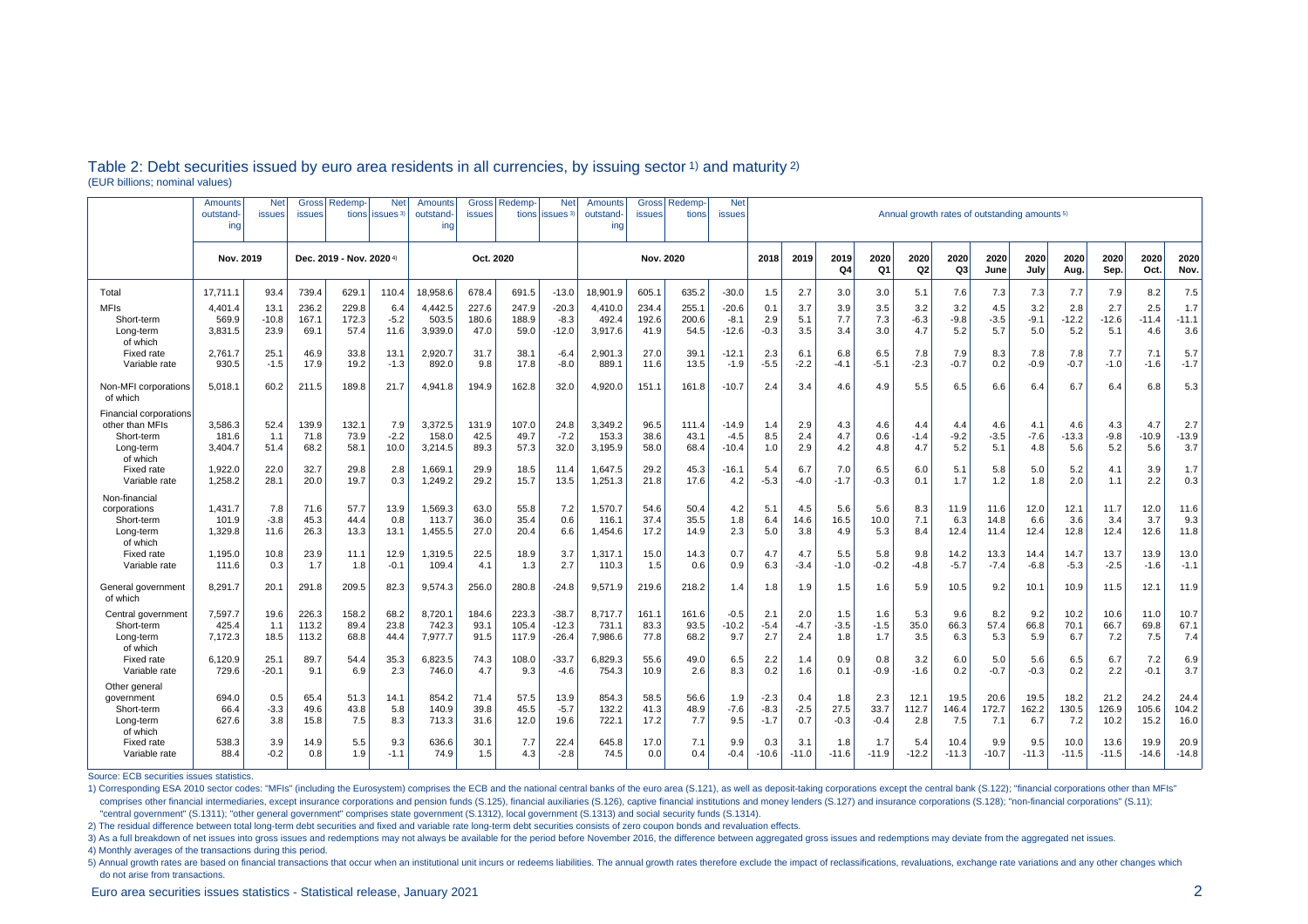#### Table 3: Listed shares issued by euro area residents, by issuing sector 1) (EUR billions; market values)

|                                           | Amounts<br>outstand-   issues  <br>ing | <b>Net</b> | <i>issues</i> | Gross Redemp-<br>tions              |     | Net Amounts<br>issues outstand-<br>ing | <i>issues</i> | Gross Redemp-<br>tions | <b>Net</b> | Annual<br>issues percentage outstand-<br>change in <sup>1</sup><br>market<br>capitali-<br>sation <sup>3)</sup> | Amounts<br>ing | <b>issues</b> | Gross Redemp-<br>tions | <b>Net</b> | Annual<br>issues percentage<br>change in<br>market<br>capitali-<br>sation <sup>3)</sup> | Annual growth rates of outstanding amounts <sup>4)</sup> |      |            |            |            |                        |              |              |              |              |              |              |
|-------------------------------------------|----------------------------------------|------------|---------------|-------------------------------------|-----|----------------------------------------|---------------|------------------------|------------|----------------------------------------------------------------------------------------------------------------|----------------|---------------|------------------------|------------|-----------------------------------------------------------------------------------------|----------------------------------------------------------|------|------------|------------|------------|------------------------|--------------|--------------|--------------|--------------|--------------|--------------|
|                                           | Nov. 2019                              |            |               | Dec. 2019 - Nov. 2020 <sup>2)</sup> |     | Oct. 2020                              |               |                        |            |                                                                                                                | Nov. 2020      |               |                        |            |                                                                                         |                                                          | 2019 | 2019<br>Q4 | 2020<br>Q1 | 2020<br>Q2 | 2020<br>Q <sub>3</sub> | 2020<br>June | 2020<br>July | 2020<br>Aug. | 2020<br>Sep. | 2020<br>Oct. | 2020<br>Nov. |
| Total                                     | 8,495.9                                | $-1.2$     | 11.1          | 3.6                                 | 7.5 | 7,230.6                                | 29.9          | 0.5                    | 29.4       | $-12.4$                                                                                                        | 8,235.9        | 17.3          | 3.3                    | 14.0       | $-3.1$                                                                                  | 1.0                                                      | 0.1  | $-0.1$     | 0.0        | 0.0        | 0.2                    | 0.0          | 0.1          | 0.3          | 0.6          | 1.0          | 1.2          |
| <b>MFIs</b>                               | 516.8                                  | 0.0        | 0.2           | 0.2                                 | 0.0 | 348.2                                  | 0.5           | 0.0                    | 0.5        | $-30.4$                                                                                                        | 448.5          | 0.0           | 0.2                    | $-0.2$     | $-13.2$                                                                                 | 1.7                                                      | 0.3  | 0.4        | 0.4        | 0.0        | $-0.2$                 | $-0.2$       | $-0.3$       | $-0.1$       | $-0.1$       | 0.1          | 0.0          |
| Non-MFI corporations<br>of which          | 7,979.1                                | $-1.1$     | 10.9          | 3.4                                 | 7.5 | 6,882.4                                | 29.4          | 0.5                    | 28.9       | $-11.3$                                                                                                        | 7,787.4        | 17.3          | 3.1                    | 14.1       | $-2.4$                                                                                  | 0.9                                                      | 0.1  | $-0.1$     | 0.0        | 0.0        | 0.3                    | 0.1          | 0.1          | 0.4          | 0.6          | 1.0          | 1.3          |
| Financial corporations<br>other than MFIs | 1,401.7                                | 0.5        | 2.5           | 0.6                                 | 2.0 | 1,102.8                                | 18.4          | 0.0                    | 18.4       | $-19.4$                                                                                                        | 1,313.1        | 0.6           | 0.6                    | $-0.1$     | $-6.3$                                                                                  | 3.6                                                      | 0.5  | $-0.1$     | $-0.1$     | 0.0        | 0.4                    | 0.1          | 0.3          | 0.5          | 0.5          | 2.2          | 2.1          |
| Non-financial<br>corporations             | 6,577.4                                | $-1.6$     | 8.3           | 2.8                                 | 5.5 | 5,779.6                                | 11.0          | 0.5                    | 10.5       | $-9.5$                                                                                                         | 6,474.3        | 16.7          | 2.5                    | 14.2       | $-1.6$                                                                                  | 0.4                                                      | 0.0  | $-0.1$     | 0.0        | 0.0        | 0.3                    | 0.0          | 0.1          | 0.3          | 0.7          | 0.8          | 1.1          |

Source: ECB securities issues statistics.

3) Percentage change between the amount outstanding at the end of the month and the amount outstanding 12 months earlier.

4) Annual growth rates are based on transactions that occur during the period and therefore exclude reclassifications and any other changes which do not arise from transactions.

<sup>1)</sup> Corresponding ESA 2010 sector codes: "MFIs" (including the Eurosystem) comprises the ECB and the national central banks of the euro area (S.121), as well as deposit-taking corporations except the central bank (S.122); " comprises other financial intermediaries, except insurance corporations and pension funds (S.125), financial auxiliaries (S.126), captive financial institutions and money lenders (S.127) and insurance corporations (S.129); 2) Monthly averages of the transactions during this period.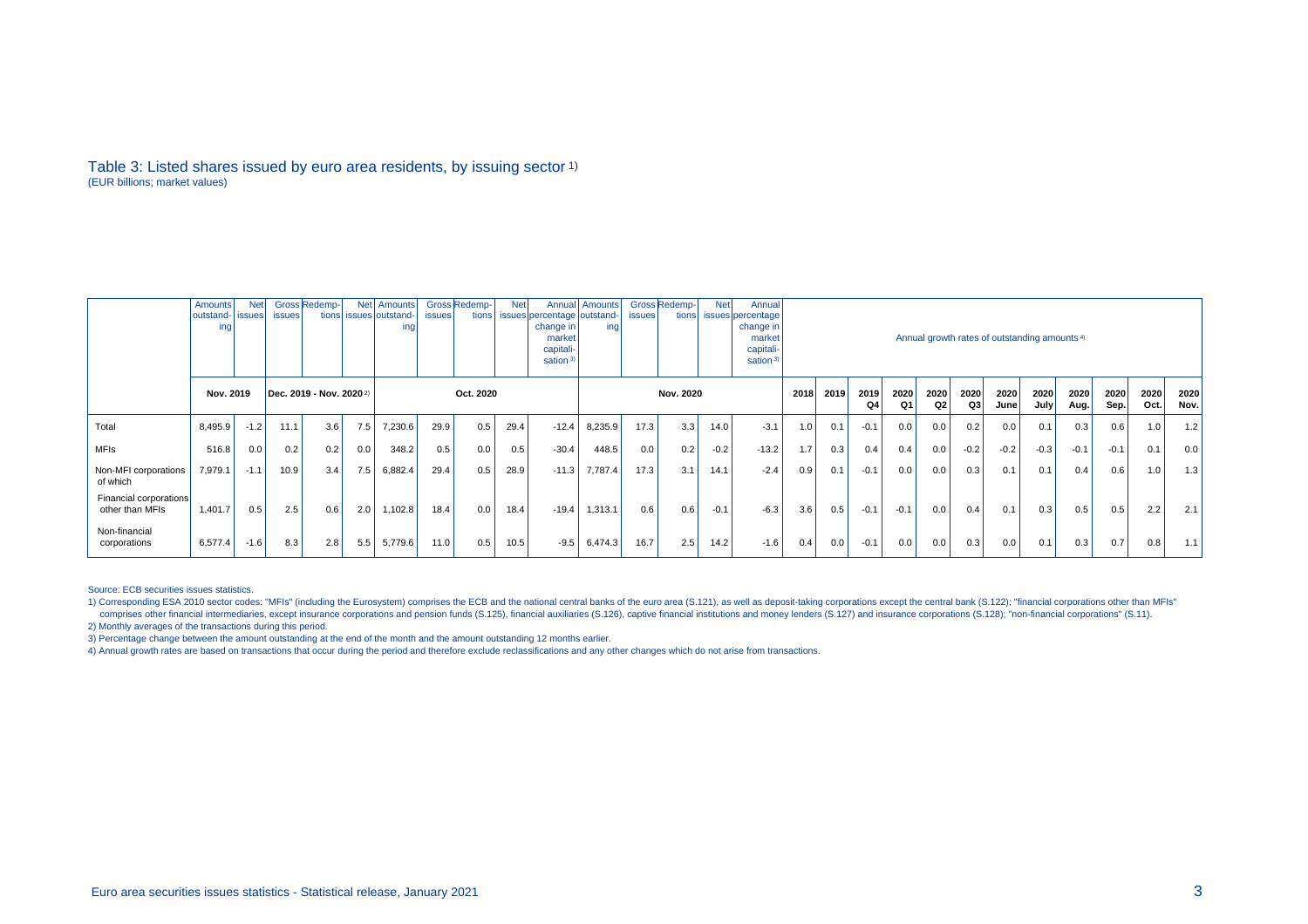## Euro area securities issues statistics



Chart 1: Annual growth rates of debt securities issued by euro area residents, by original maturity (percentage changes)

#### Chart 2: Annual growth rates of debt securities issued by euro area residents, by sector (percentage changes)



Source: ECB securities issues statistics.

Source: ECB securities issues statistics.